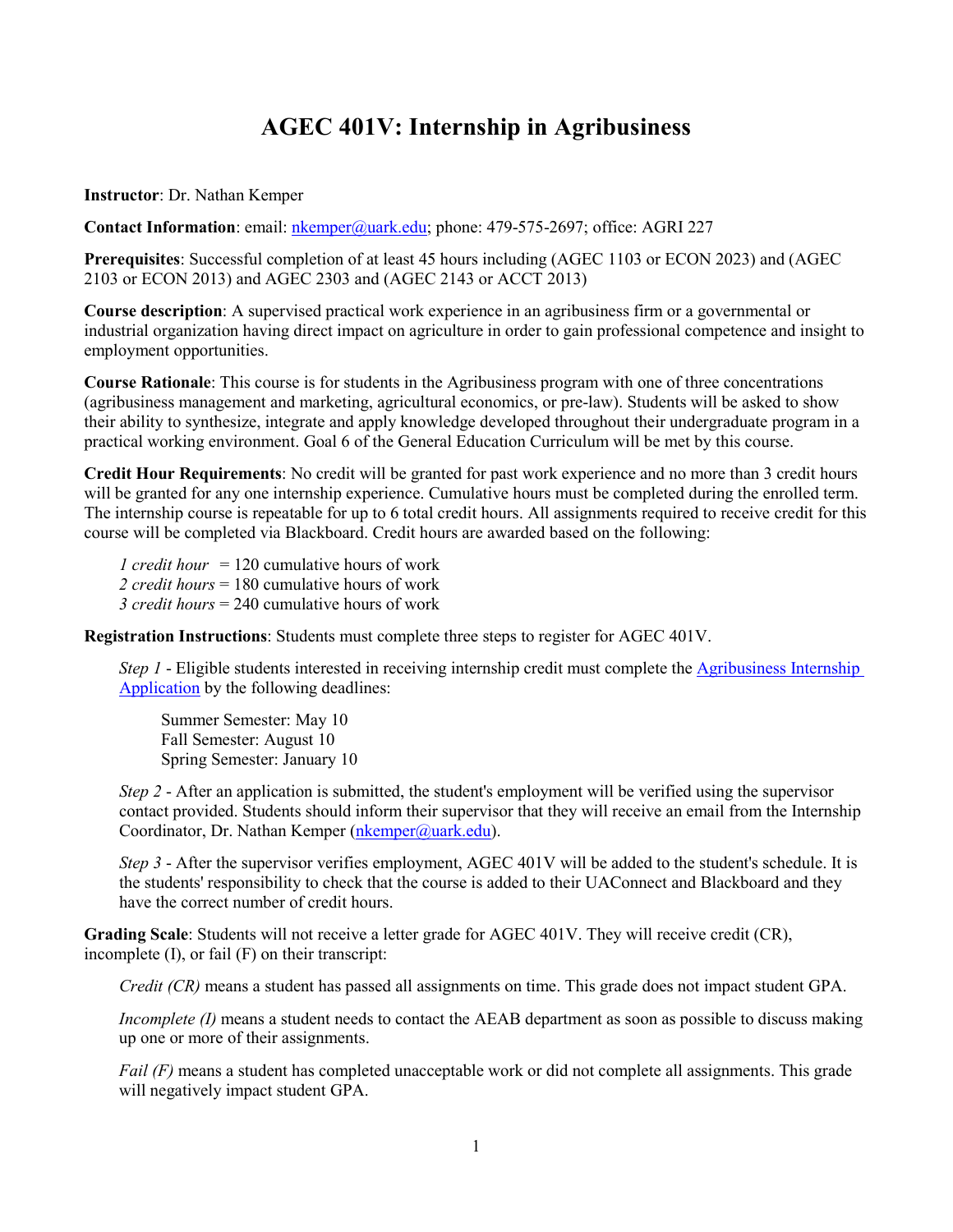**Student Learning Outcomes**: at the end of this internship experience student will be able to:

- 1. Document via a student work report the activities undertaken reflecting upon the skills and abilities from their Agribusiness program of study and other general education coursework and how they relate to the activities  $(6.1(a) a, b, e)$
- 2. Record and upload an oral presentation highlighting their accomplishments and internship experience  $(6.1(a) a, b, e)$
- 3. Create an end-of-internship reflection essay of 1,250 words in length documenting their major responsibilities for the internship and reflecting on how they used at least three of the skills and abilities embodied in Goals 1 through 5 in the General Education Curriculum in completing the project required for this course  $(6.1(b)$  a, b, e)

**University General Education Learning Outcomes**: Through the various activities and assignments given in this class, General Education Curriculum Goal 6 will be addressed in the following manner.

- 1. *Learning Outcome 6.1(a) a, b, e)*: Students will submit a report documenting activities undertaken reflecting upon how the skills and abilities from their Agribusiness program of study and other general education coursework relate to the activities
- 2. *Learning Outcome 6.1(a) a, b, e)*: Students will prepare, record, and upload an oral presentation highlighting their accomplishments and internship experience
- 3. *Learning Outcome 6.1(b) a, b, e)*: Students will prepare an end-of-internship reflection essay of 1,250 words in length documenting their major responsibilities for the internship and reflecting on how they used at least three of the skills and abilities embodied in Goals 1 through 5 in the General Education Curriculum in completing the required project

**Course Requirements and Grading**: Students will complete all assignments via Blackboard. Full details and requirements can be found on the Blackboard page for students enrolled in AGEC 401V.

*Assignment 1 - Student Work Report*: students will complete a report rating their 1) work experience, 2) learning experience, 3) personal development, and 4) overall employer and work experience. Students will also provide written feedback regarding their successes and problems experienced, new skills learned, and how the internship has helped the student forward their career goals.

*Assignment 2 - Employer Evaluation*: the student's immediate supervisor will complete this report and discuss with the student. The report evaluates the student objectively, comparing them with other students of comparable academic level, with other personnel assigned the same or similarly classified jobs, or with individual standards.

*Assignment 3 - Agribusiness Internship Paper*: an essay of 1,250 words in length documenting the student's major responsibilities for the internship and reflecting on how they used at least three critical thinking and quantitative literacy skills and abilities gained in the Agribusiness Program.

*Assignment 4 - Agribusiness Internship Video Presentation*: students will prepare, record, and upload to Blackboard an oral presentation highlighting their accomplishments and internship experience. Inclusion of pictures, videos and interviews from the student's internship experience is strongly encouraged.

**Disabilities**: If you need to request reasonable accommodations for this class due to a disability, you must first register with the Center for Educational Access (CAE) and see me during my office hours to discuss options.

**Academic Dishonesty**: "Each University of Arkansas student is required to be familiar with and abide by the University's 'Academic Integrity Policy' which may be found at<http://provost.uark.edu/> Students with questions about how these policies apply to a particular course or assignment should immediately contact their instructor."